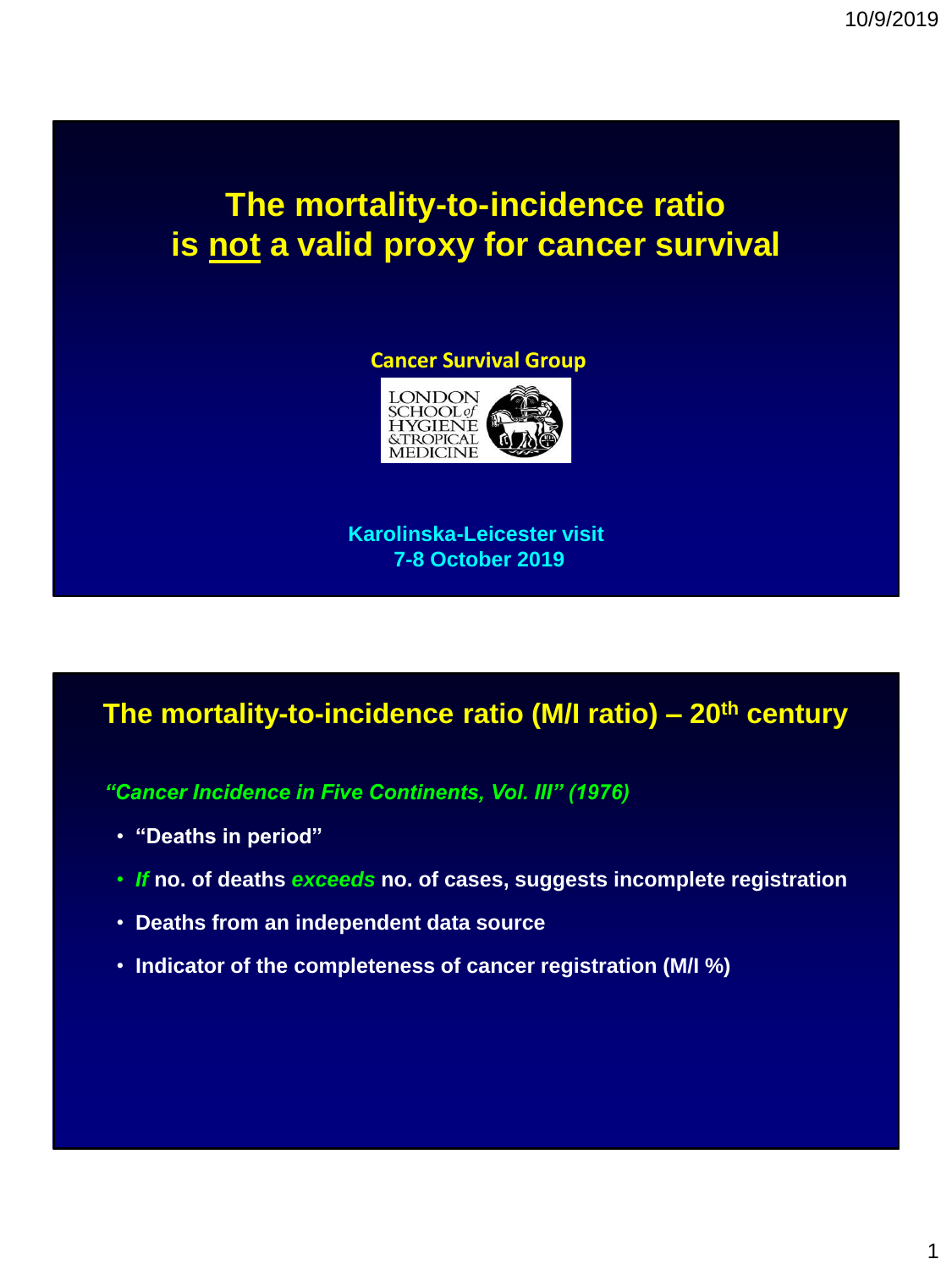### **The mortality-to-incidence ratio (M/I ratio) – 20th century**

*"Cancer Incidence in Five Continents, Vol. VI" (1993)*

- **M/I ratio "bears strong inverse association to survival",** *and …*
- **"…** *taken in conjunction with known average survival rates***, should give some indication as to completeness."**
- **M/I ratio was** *not* **being proposed as a surrogate for cancer survival**

## **The mortality-to-incidence ratio (M/I ratio) – 20th century**

#### *"Cancer Registration: Principles and Methods" (1991)*

- *If* **the registry cannot estimate survival, the M/I ratio** *[case-fatality ratio !]* **…**
- **"… can be used as an** *indicator* **of survival."** *[duration not specified !]*

#### *But*

- **Registered patients and persons certified as having died of cancer** *not* **the same**
- **M/I ratio only "an indirect description of the general survival experience."**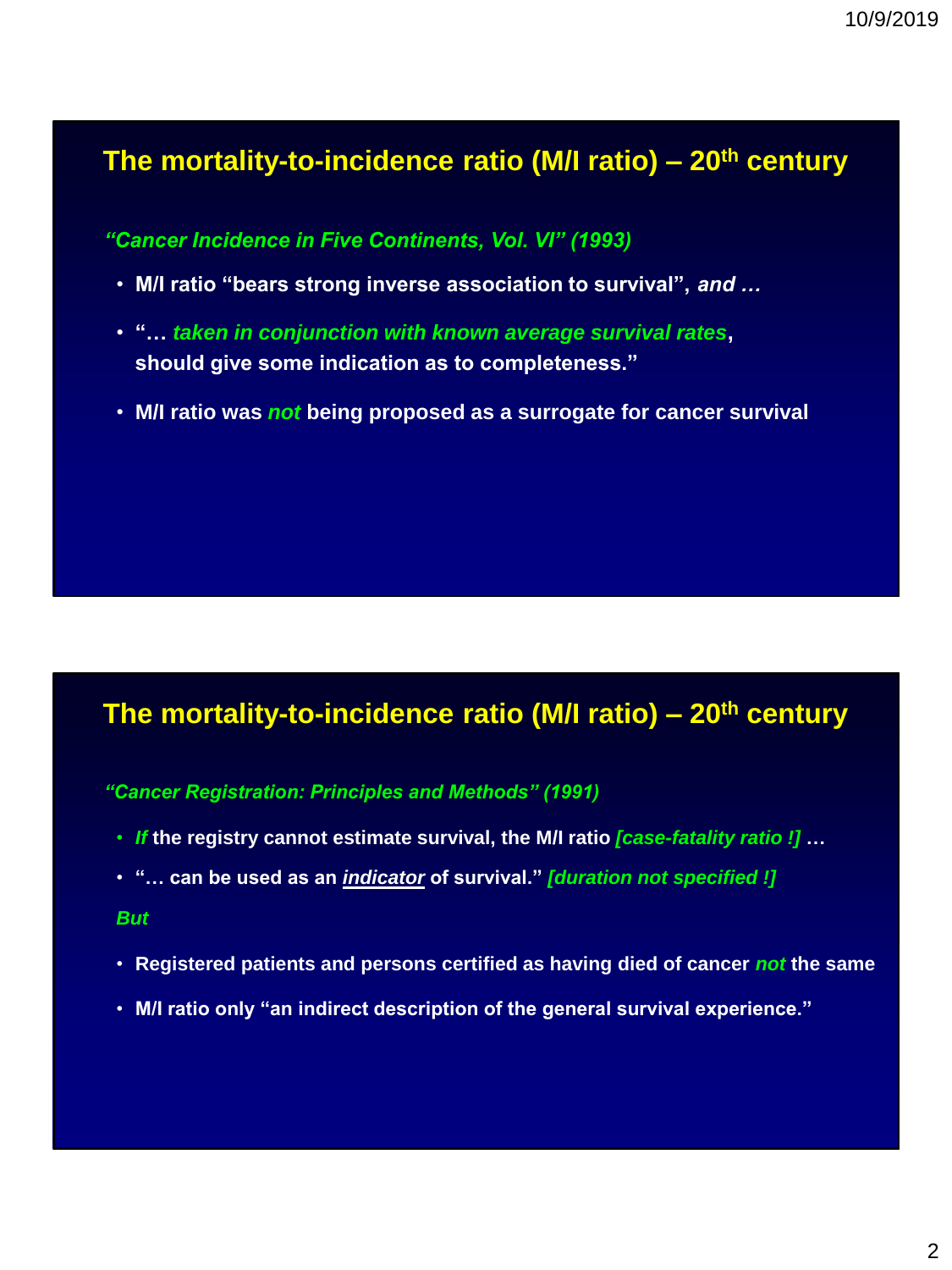## **Increasingly mis-used as a proxy for survival (or anything)**

- **M/I ratio is the "case-fatality ratio", or the "case-fatality rate"**
- **(1-M/I ratio) is the survival [rate]** *[duration not specified !] Global Burden of Cancer (Economist Intelligence Unit, 2009)*
- **M/I ratio approximates the percentage of people who die of cancer**
- **M/I ratio approximates the cancer-specific mortality rate** *Disease Control Priorities: Cancer (World Bank, 2015)*
- **M/I ratio estimates cancer prevalence, as a surrogate for access to care** *Global Burden of Disease (IHME, 2018)*

## **(1-M/I ratio) is not a valid proxy for survival**

#### **1 – Mistaken in principle**

- **Mortality and incidence rates do not refer to the same persons**
- **Inaccurate cancer mortality rates**
	- **Incomplete death registration**
	- **Inaccuracy in certification of cause(s) of death**
	- **Inaccuracy in selecting the underlying cause of death**
- **Death certificate less precise than registry diagnosis**
- **No mathematical relationship between (1-M/I ratio) and survival**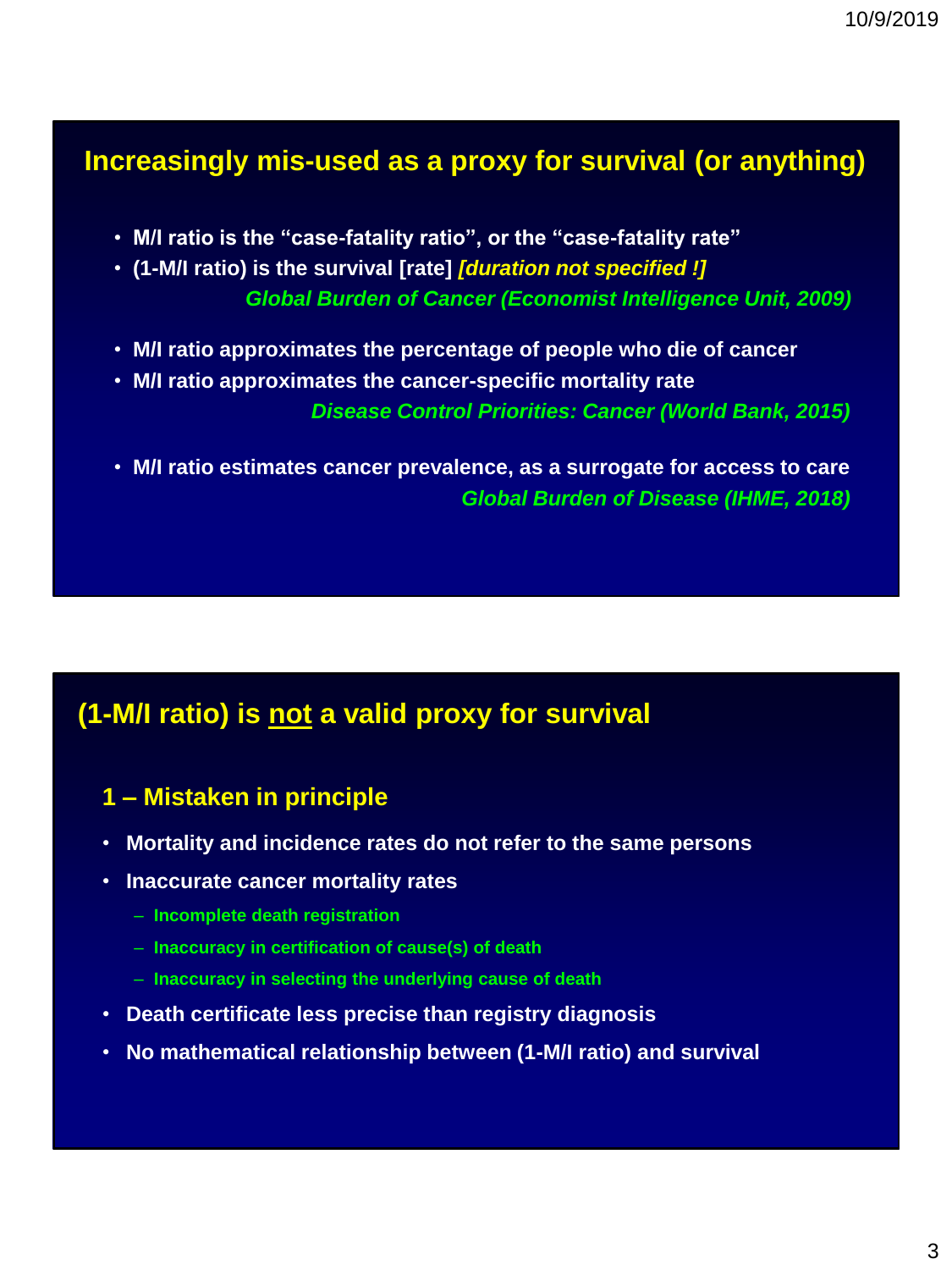## **Mortality rates – questionable validity**

**56 million deaths every year: two-thirds are not registered**

**Of 115 WHO Member States reporting mortality data in 2003:**

- **Only 64 had high-quality vital registration with cause of death**
- **Excl. N America, Europe – one-third with usable mortality statistics**
- **Africa, Southeast Asia – half do not record cause of death**

## **(1-M/I ratio) is not a valid proxy for survival**

### **2 – Misleading in practice**

- **M/I ratio calculated with numbers** *or* **rates**
- **Rates either crude** *or* **age-standardised (standard not stated)**
- **Survival declines with time since diagnosis …**
- **No intrinsic reason why (1-M/I ratio) should estimate** *five***-year survival**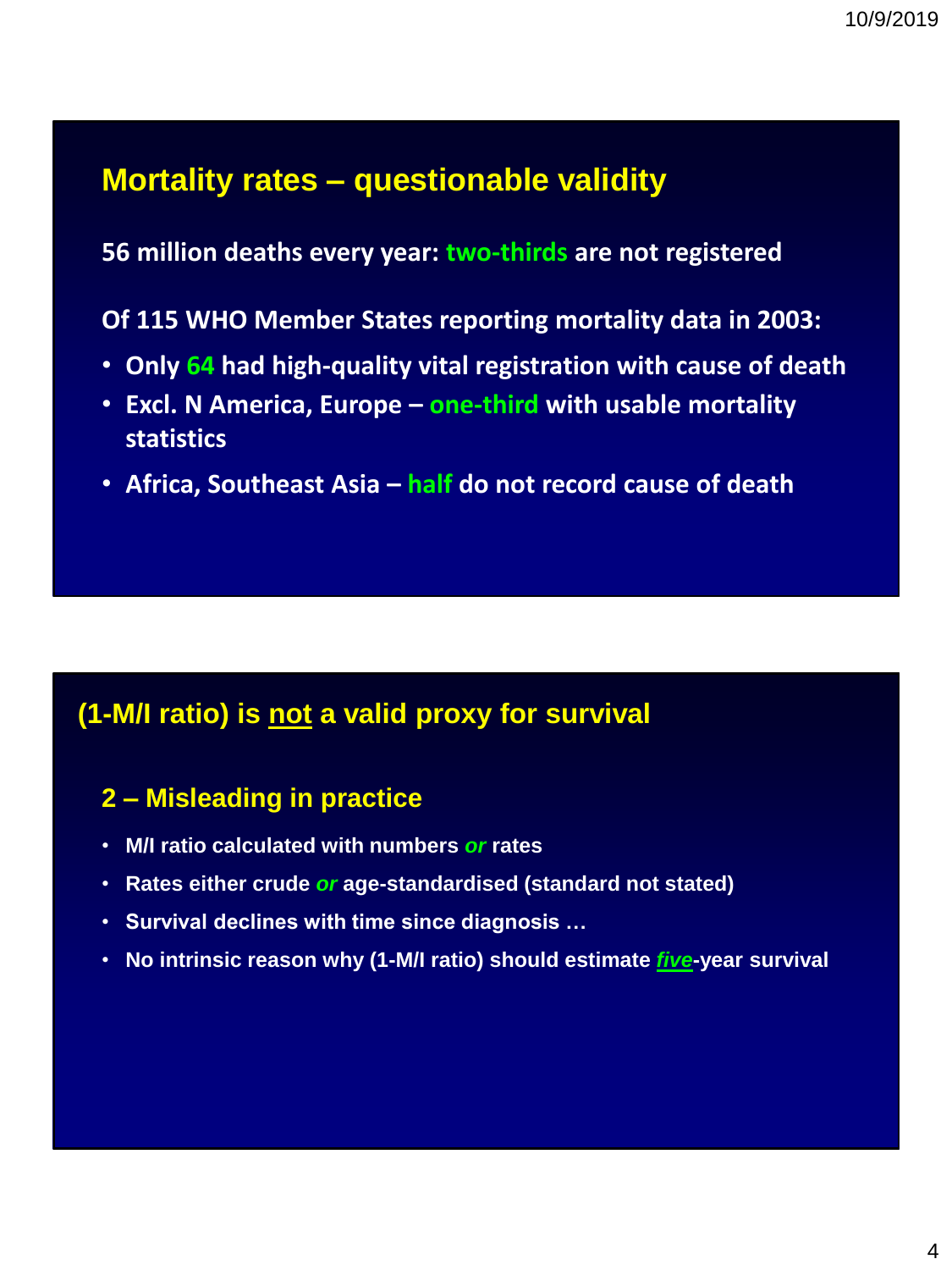## **(1-M/I ratio) is not a valid proxy for survival – or is it?**

- **3 – Empirical evaluation of trends, by single year 1981-2009 England, 19 cancers in men, 20 in women Diagnosed 1981-2009, followed up to 2013**
- **Age-standardised mortality rates/10<sup>5</sup> p-yr (2013 European standard)**
- **Age-standardised incidence rates/10<sup>5</sup> p-yr (2013 European standard)**
- **(1-M/I ratio)**
- **Age-standardised net survival up to 10 years (ICSS standard)**
- **Flexible excess hazard regression model, age and year of diagnosis**

#### **(1-M/I ratio) is not a valid proxy for survival – or is it?**

#### **4 - Absolute difference from 5-year net survival,** *for 2009***:**

- **Less than 5% for 12 cancer-sex combinations**
- **5% to 14.9% for 15 cancer-sex combinations**
- **15% or more for 12 cancer-sex combinations**

**Dramatic changes in this difference between 1981 and 2009 – most cancers**

**Difference from 1-year or 10-year survival generally even wider**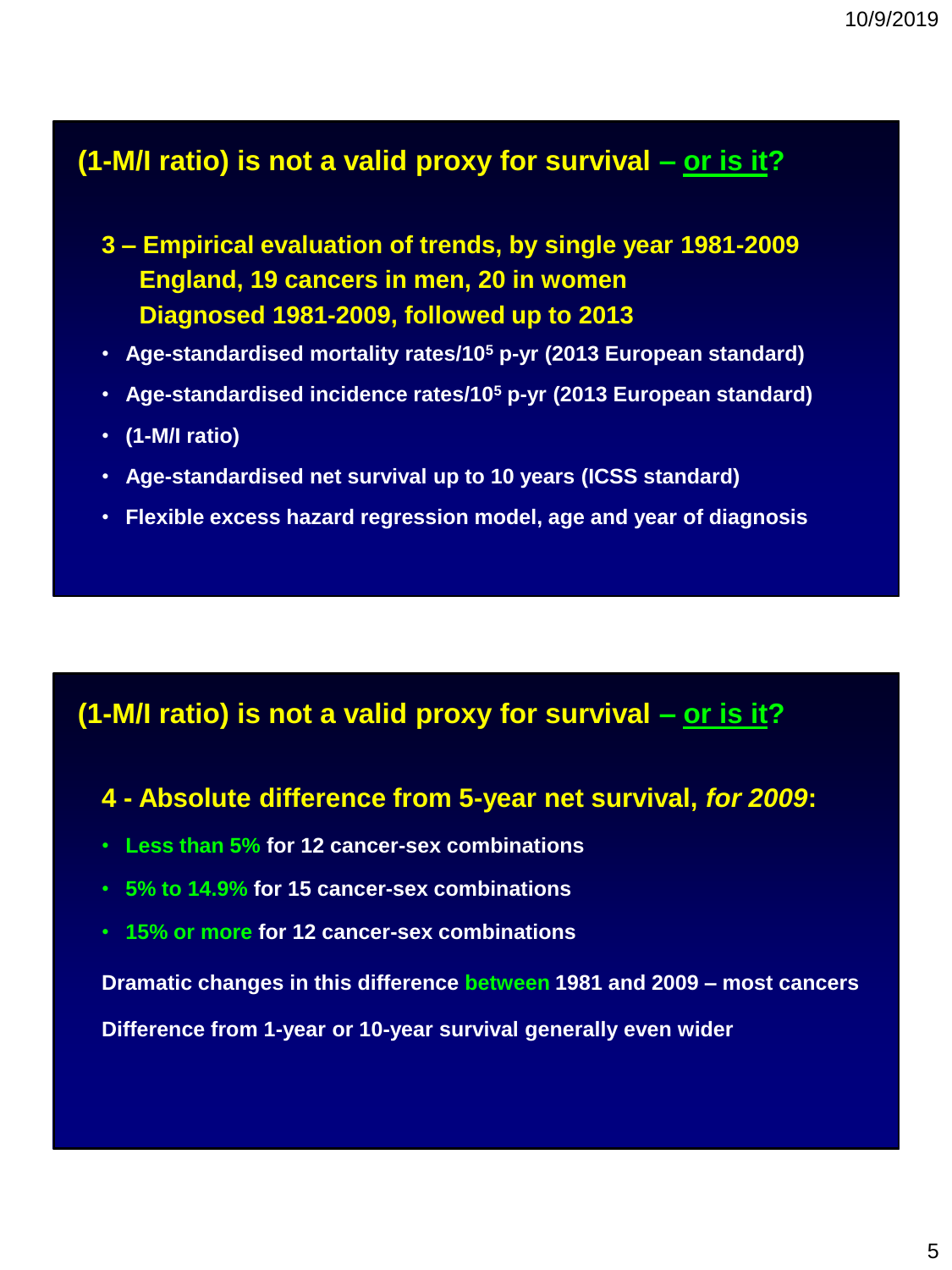

## **Less than 5% difference in 2009 – breast cancer**

**More than 15% difference in 2009 – stomach cancer (men)**

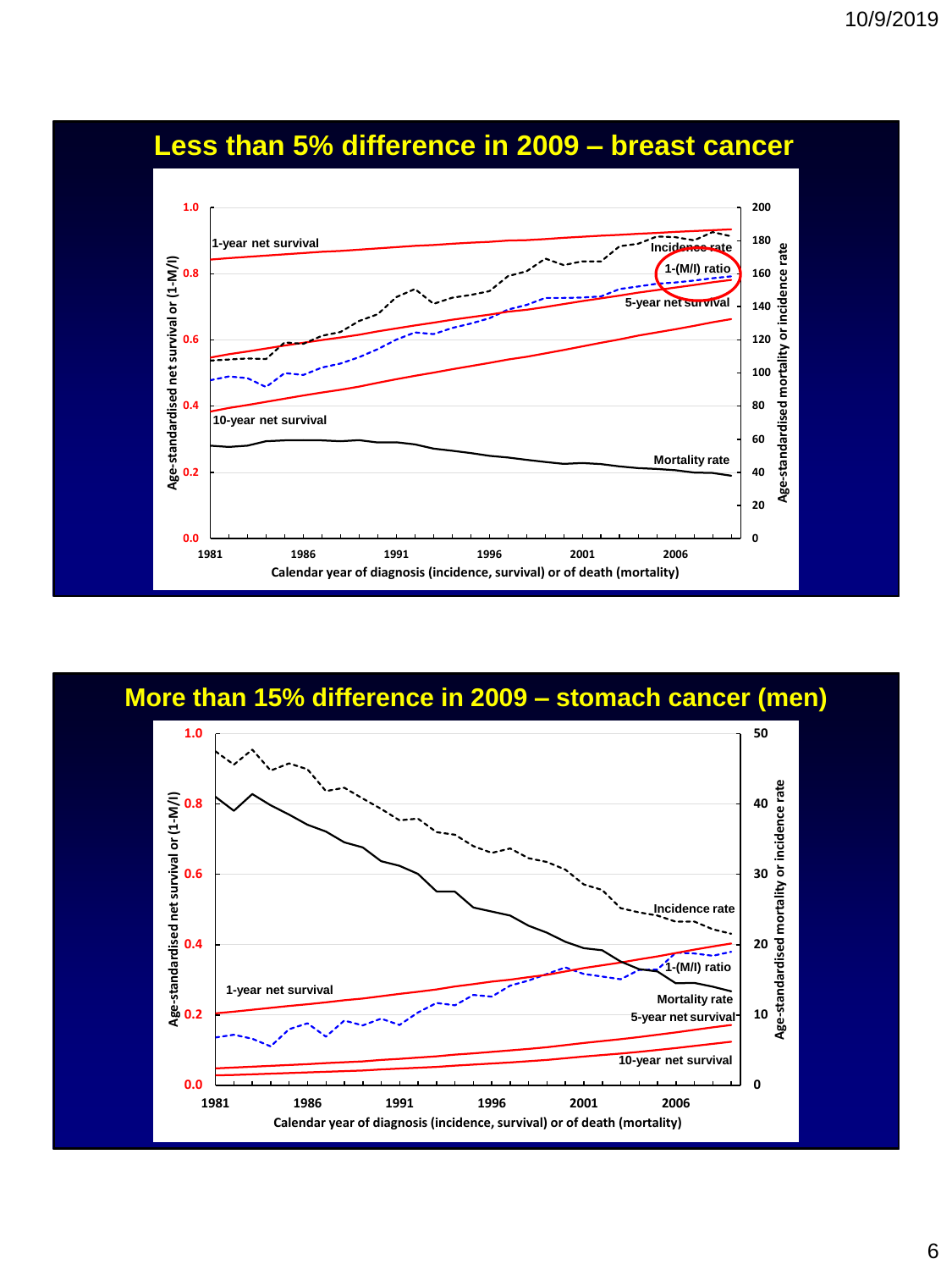

## **More than 15% difference in 2009 – stomach cancer (men)**

## **1-M/I ratio is** *invalid* **as a survival metric …**

- **… that would be robust for**
- **all cancers**
- **all countries**
- **all calendar periods**
- **any particular time since diagnosis**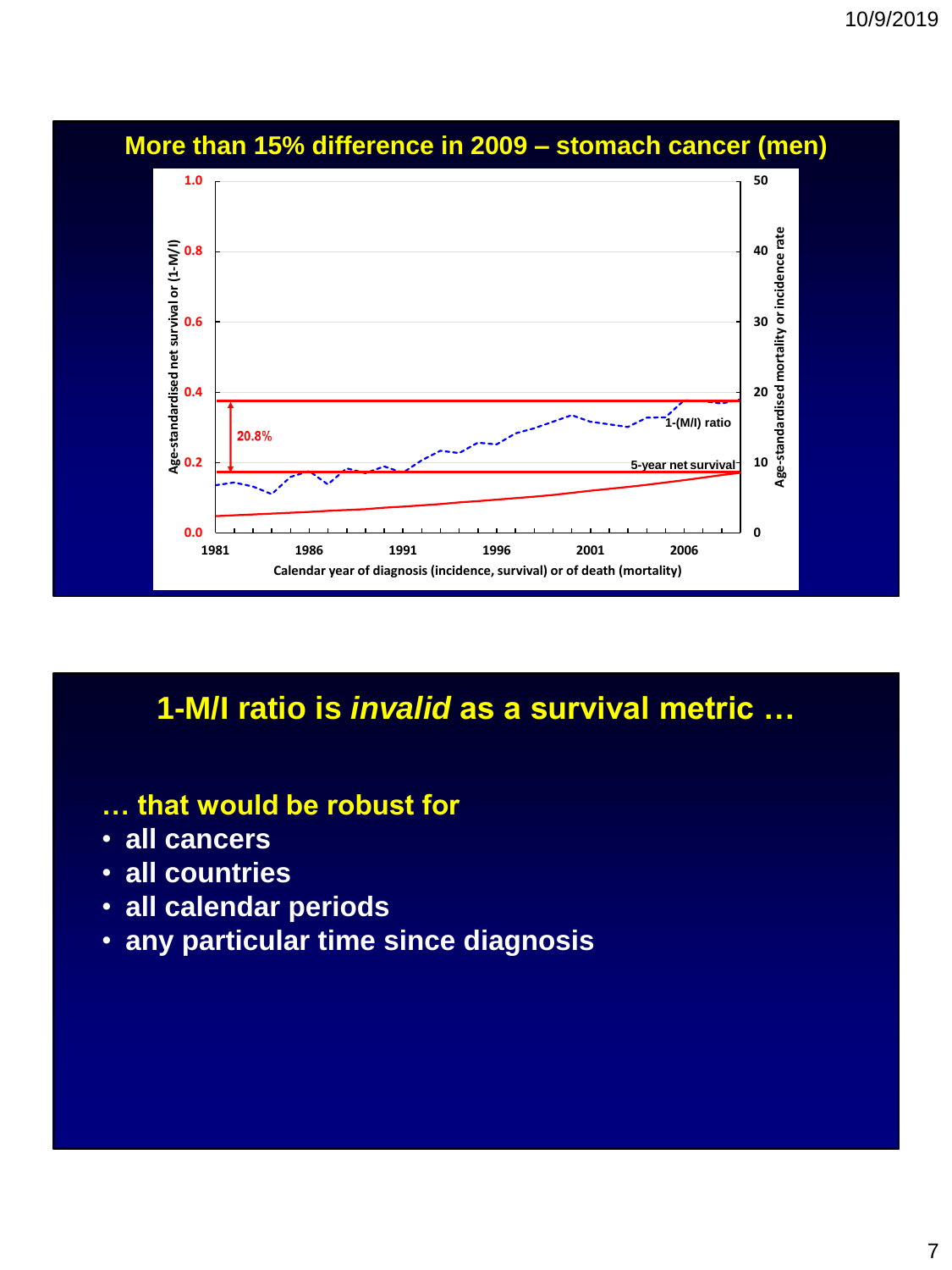# **(1-M/I ratio) is indefensible as a proxy for survival**

- **No theoretical basis**
- **Not an observation of survival in a cohort of cancer patients**
- **Inconsistent between cancers (sexes, countries…)**
- **Relationship not stable over time, for any cancer**
- **Public health interest wider than "5-year survival league tables"**

## **(1-M/I ratio) is indefensible as a proxy for survival**

#### **The (1-M/I ratio) does** *not***:**

- **Enable quality control of individual records**
- **Reflect survival by time since diagnosis (survival curve)**
- **Reflect survival by age, stage, SES, race/ethnicity, region, …**
- **Take account of background mortality**
- **Enable evaluation of health service effectiveness**
- **Enable derivation of "cure", avoidable deaths, …**
- **Enable robust comparison between countries**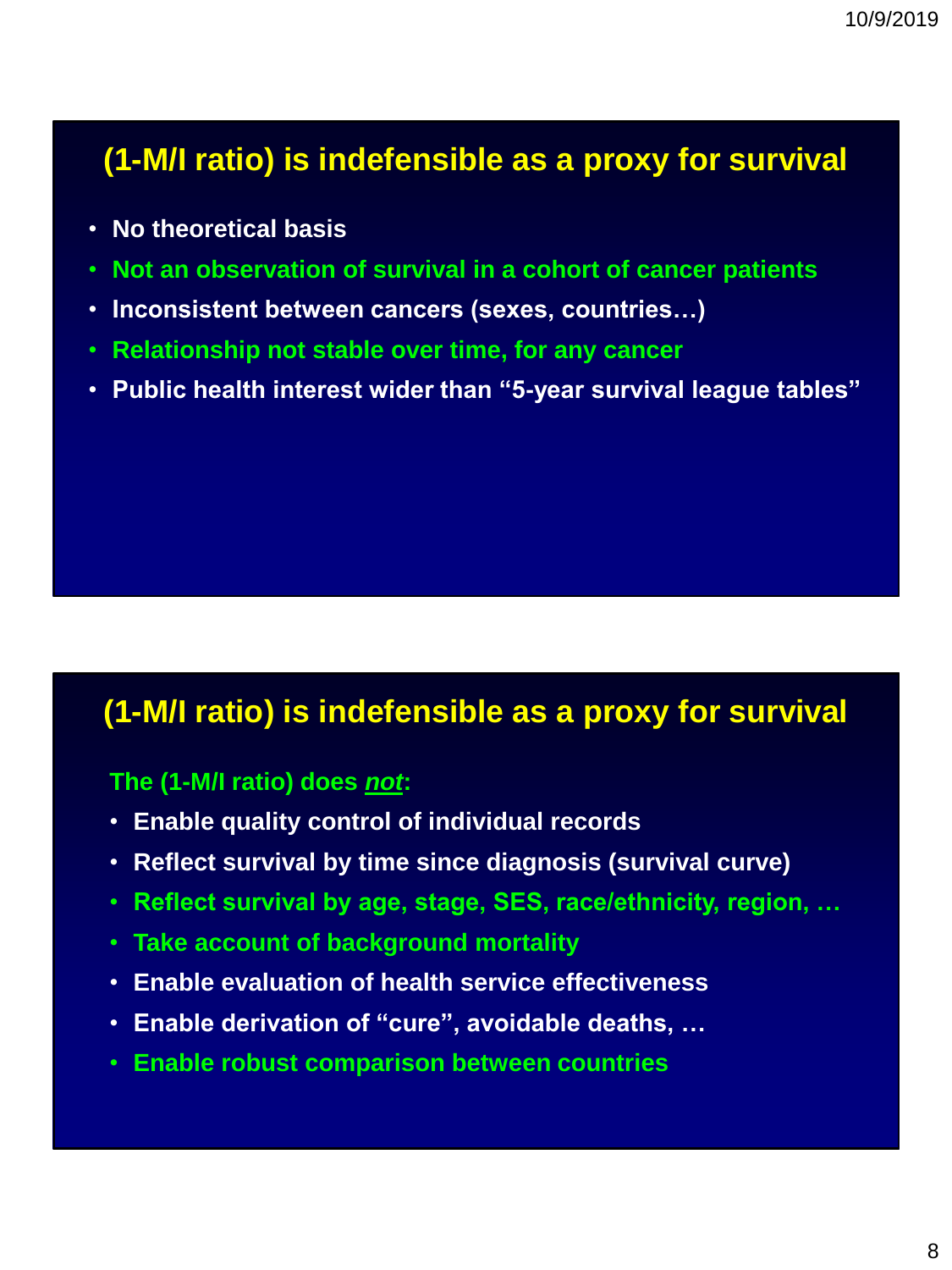## **Increasingly mis-used as a proxy for survival (or anything)**

**"Mortality-to-incidence ratio is calculated by dividing the mortality rate by the incidence rate. It presents a populationbased indicator of survival and is a good approximation of the 5-year relative survival rate for most but not all tumor sites [25]."**

*Cancer Control in Central and Eastern Europe: Current Situation and Recommendations for Improvement. Vrdoljak et al., Oncologist 2016*

### **Increasingly mis-used as a proxy for survival (or anything)**

**The M/I ratio, which is significantly worse in CEE, is correlated with the expenditures on oncology drugs. Consequently, more investment in oncology drugs most likely will result in better M/I ratios in CEE countries.** 

**Policy makers should also be aware that expenditure on oncology drugs makes up only about 11% of total cancer costs, and that novel treatments increase survival and lower the costs associated with morbidity and mortality.**

*Expenditures on Oncology Drugs and Cancer Mortality-to-Incidence Ratio in Central and Eastern Europe. Vrdoljak et al. Oncologist 2018*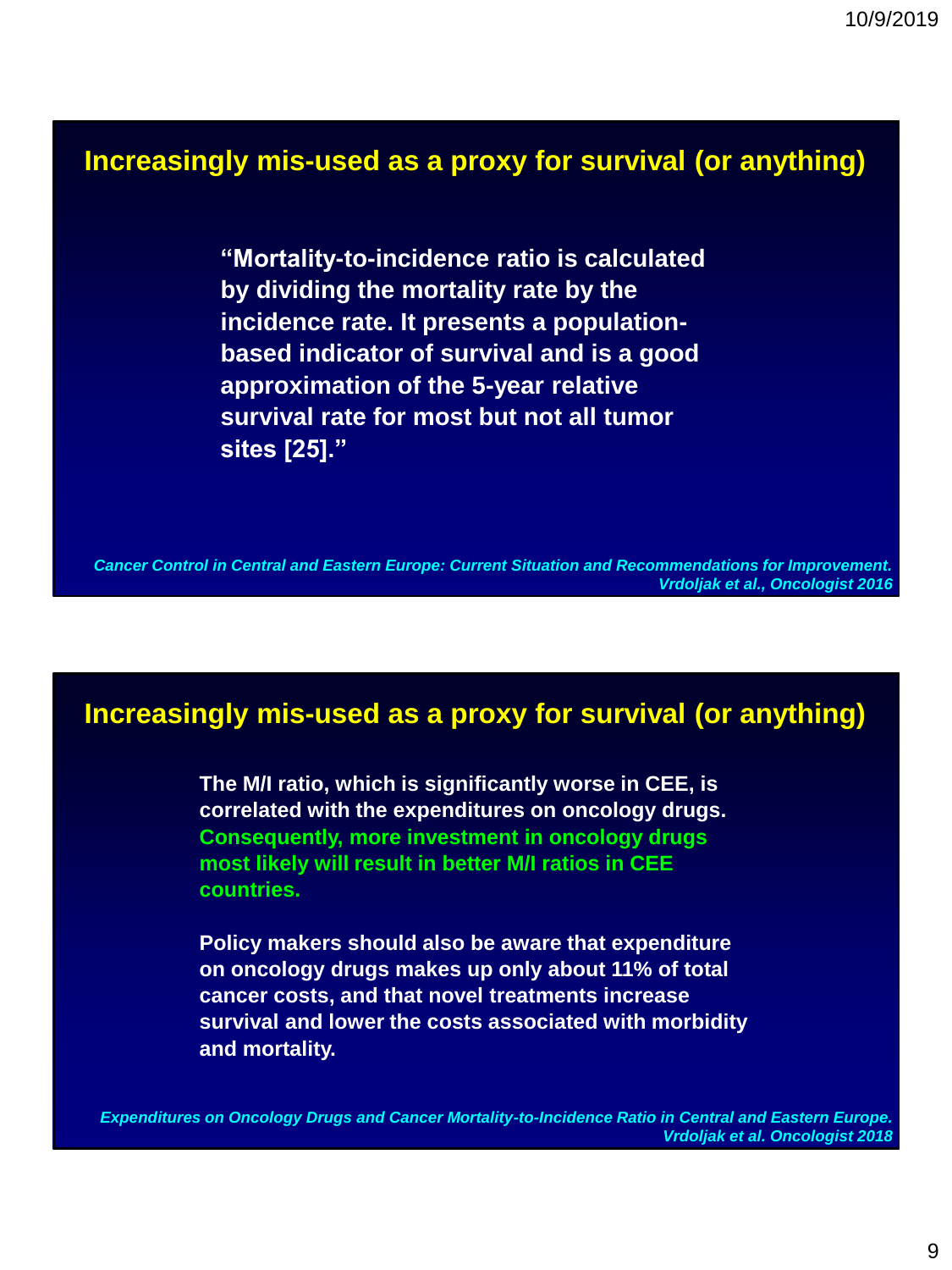## **Mortality-to-incidence ratio and expenditure on cancer drugs in 17 countries**



## **Increasingly mis-used as a proxy for survival (or anything)**

**Conclusion. There is a financial threshold for oncology drugs per cancer case needed to increase survival. Based on significantly lower expenditures for oncology drugs in CEE in comparison with WE, more investment for drugs as well as better, more organized, valueoriented consumption is needed.**

*Expenditures on Oncology Drugs and Cancer Mortality-to-Incidence Ratio in Central and Eastern Europe. Vrdoljak et al. Oncologist 2018*